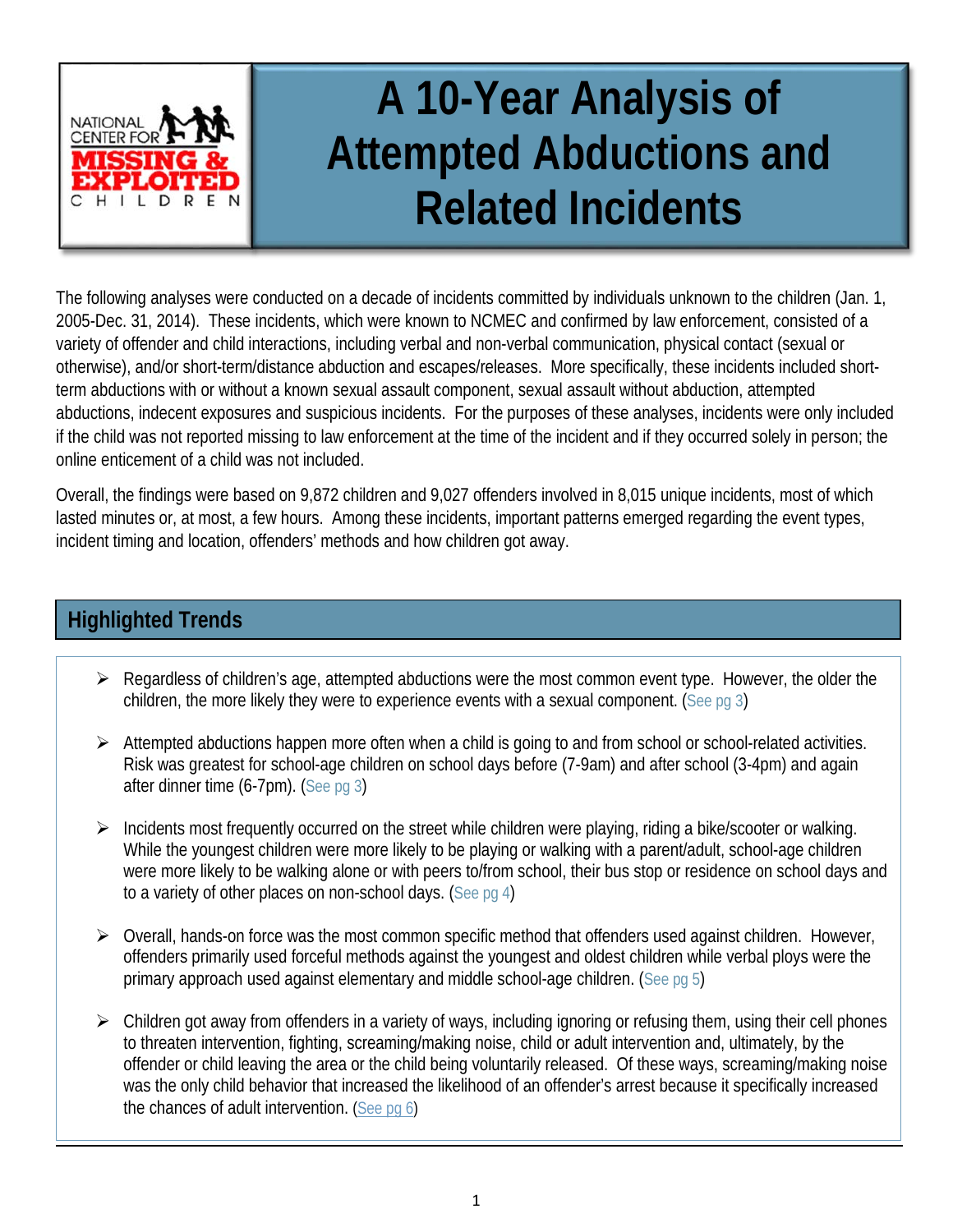#### **Child and offender information**



# **CHILDREN**

#### **Of the 9,872 children:**

- 67 percent were female and 21 percent were male (for 12 percent of children, gender was unknown).
- Overall, children had an average age of 11 yrs old, although male children had a significantly younger average age (10yrs) compared to female children (12yrs).
- The vast majority of children were of school-age (70 percent) either elementary (6-10yrs) middle (11-13yrs) or high school-age (14-18yrs). Only six percent of children were before school age (0-5yrs) (For 24 percent of children, age was unknown).

# **OFFENDERS**

#### Of the 9,027 offenders:

- 96 percent were male and three percent were female (for one percent of offenders, gender was unknown).
- Offenders ranged widely in age from nine to 94 years old with an average age of approximately 36 years old, although offenders with unknown ages were estimated to be significantly younger (35yrs), on average, than the offenders with known ages (38yrs).
- Overall, children were most commonly victimized by male offenders working alone (87 percent), followed very distantly by male offenders working in same-sex pairs (seven percent). When male offenders were involved in incidents, whether alone or in pairs, older children were more often targeted compared to children that were before school age.
- In contrast, when female offenders were involved in incidents, they were more likely to victimize younger children. More specifically, when incidents involved the youngest children, such as infants and toddlers, female offenders were more likely to work alone, and when they involved elementary school-age children, female offenders were equally likely to work alone or with a male partner.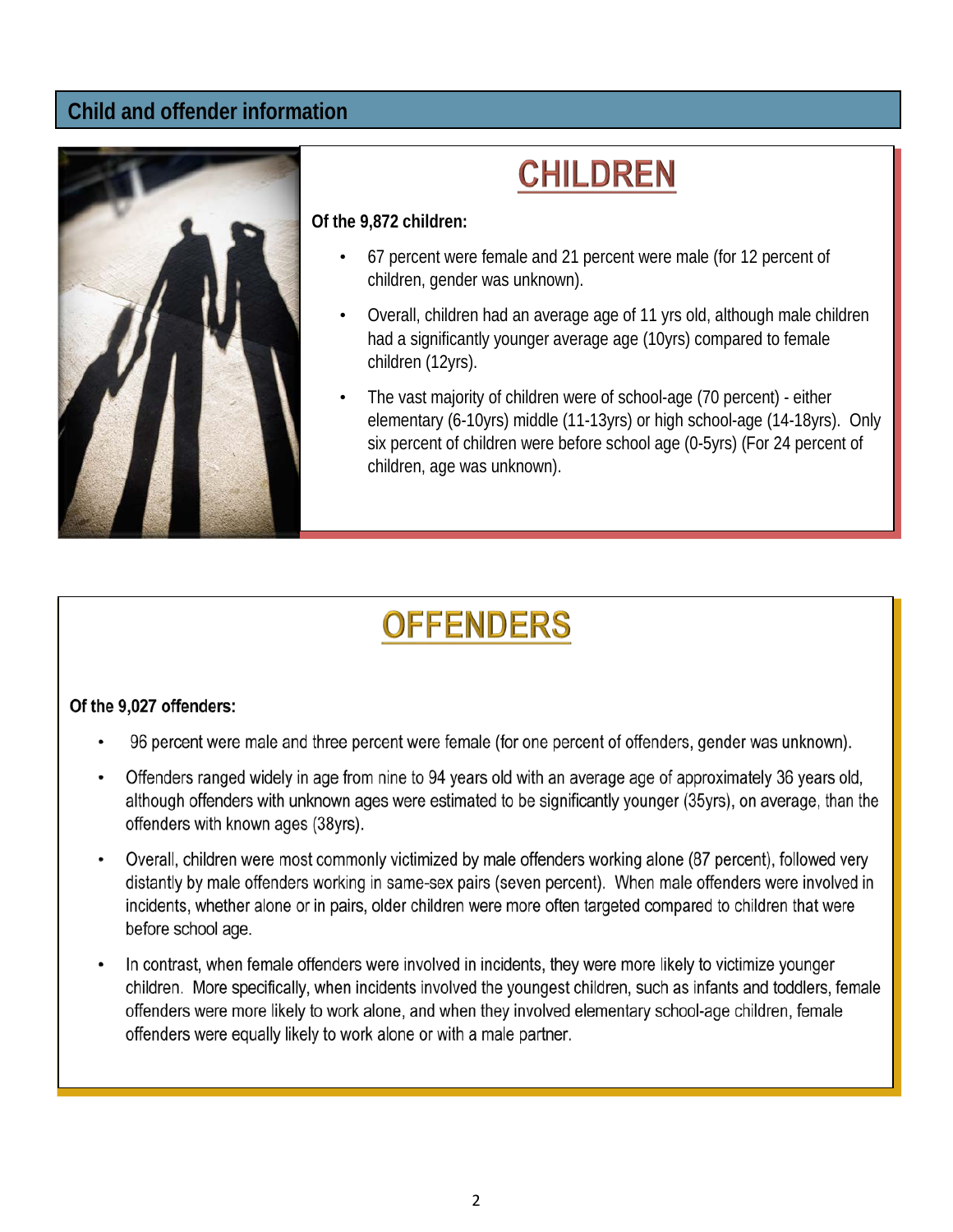## <span id="page-2-0"></span>**What happened**

Children were most commonly victimized by attempted abductions (67 percent), followed distantly by short-term abductions with or without a known sexual assault component, sexual assault without abduction, indecent exposures and suspicious incidents. In combination, approximately one in seven children were victims of a successful short-term abduction and/or sexual assault. However, the likelihood of experiencing event types changed as children aged. While younger children were more likely to experience incidents that did not include a sexual component, such as short-term abductions without sexual assault, older children were more likely to experience incidents with a sexual component, such as indecent exposures and sexual assault with or without abduction.

For example, the rate of sexual assault almost doubled between the youngest and oldest children, from 11 percent of children that were before school age to 19 percent of high school-age children. Similarly, indecent exposures also increased, with five percent of children before school-age having experienced an indecent exposure compared to eight percent of high school-age children. In contrast, the rate of events without a sexual component, such as short-term abductions without sexual assault, declined from 13 percent to four percent between these same age groups.

The one exception to this pattern was in regard to attempted abductions, which did not reveal a steady increase or decrease over time. Instead, attempted abductions were least common among the youngest (67 percent) and oldest children (64 percent), and peaked for elementary (74 percent) and middle school-age children (73 percent). The increased attempts seen among these young children and pre-teens may be explained by the combination of increased independence children gain from their parents/guardians during the school years as well as the perceived vulnerability of these children who may be viewed by offenders as more easily manipulated or physically handled compared to the oldest children.

#### <span id="page-2-1"></span>**When these incidents occurred**

More than any other aspect of children's lives, "school" emerged as one of the most influential factors in the timing of these incidents, with the vast majority occurring on school days (70 percent) compared to non-school days, such as weekends or summer break. Not only were there significant changes as younger children transitioned into attending school, which involved increased independence and a more predictable schedule throughout the year, there were also important differences between school days and non-school days for children already attending school.

#### **BEFORE SCHOOL AGE**

<span id="page-2-2"></span>For children that were before school age, their patterns of risk were relatively consistent. While there was a slight increase in incidents on school days (58 percent) compared to nonschool days (42 percent), incident timing was more stable. Regardless of day, these young children were generally at greater risk later in the day, increasing around 11am and remaining consistent until around dinner time.

#### **SCHOOL-AGE**

In contrast, school-age children were at greatest risk on school days (71 percent) compared to non-school days (29 percent). On school days, incidents most commonly occurred before school (7-9am), after school (3-4pm) and then again after dinner time (6-7pm). However, on non-school days, this pattern differed and was more similar to that of non-school age children, with a continued increase in risk over the course of the day, beginning around 10am and decreasing around 8- 10pm, depending on the age of the school-age child.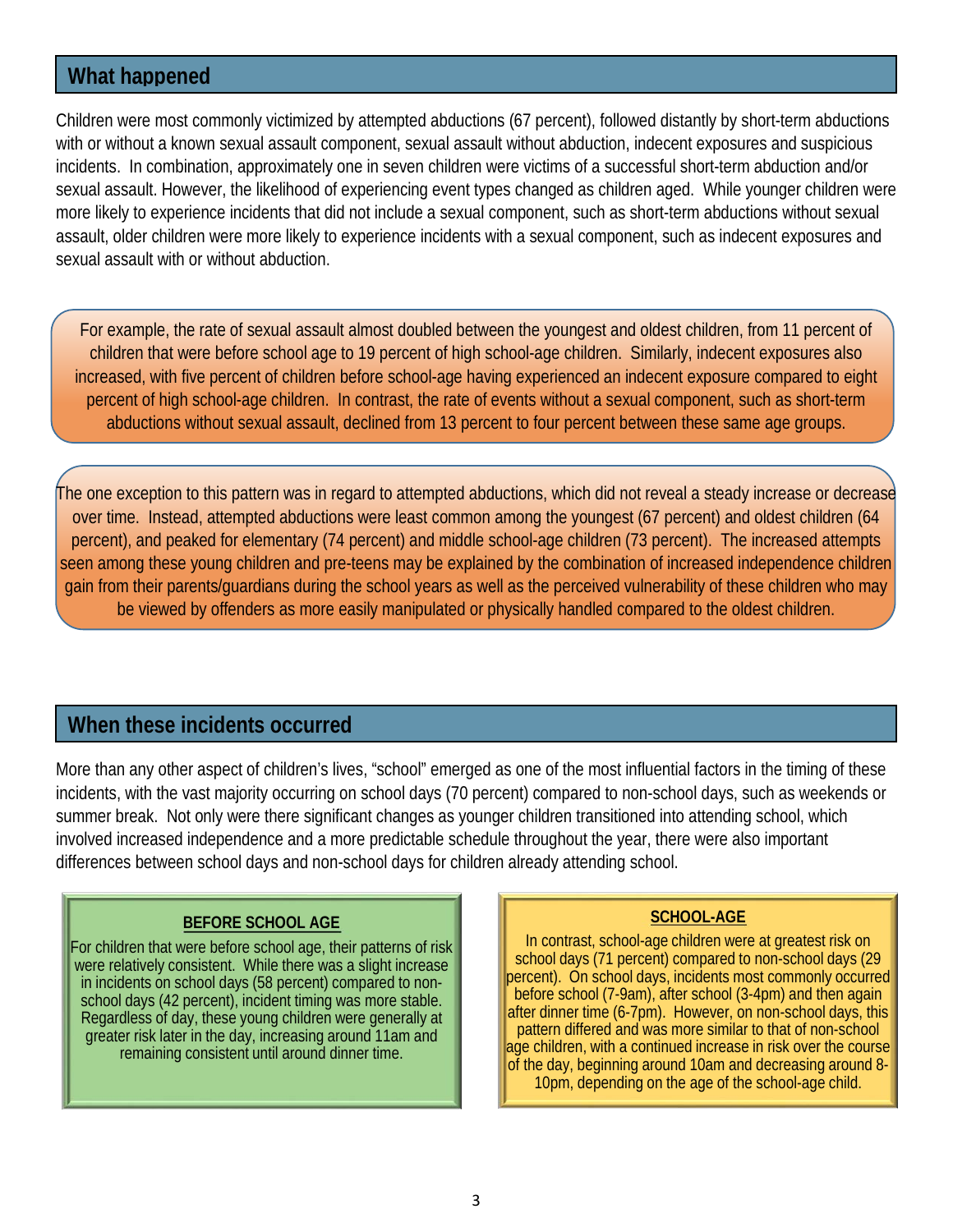## **Where these incidents occurred**

Regardless of child age, the street was by far the most common incident location, although the activities and destinations varied by child age. For the youngest children, they were more likely to be playing or walking with/being carried by a parent/adult. In contrast, school-age children were more likely to be walking alone or with peers going to/from school, the bus stop or their residence on school days, and to a variety of places on non-school days, such as their residence, friends' residences, extracurricular activities or just leisurely walking. Furthermore, incidents sometimes included a secondary location, such as if the child was abducted from one location and assaulted in another.



In addition to the street (62 percent), incidents also occurred outside in the immediate vicinity of children's residences while they were playing, hanging out or doing chores (seven percent), at their bus stop (five percent), at a park or playground (five percent), outside in the immediate vicinity of their school while they were playing or waiting for the bus or a ride (four percent), inside their residences (three percent), in a parking lot/garage (two percent) and in goods/clothing stores (two percent). Less commonly indicated locations included daycare facilities, libraries, grocery stores, public pools, fairs/festivals, parades, bathrooms/changing rooms, campgrounds, medical centers and hotels/motels.



More than any other age group, infants and toddlers were most likely to be inside their residence or at a medical center at the time of the incident. For example, 17 percent of children under two years old were in their residence at the time of the incident compared to 22 percent of children under one year old. Similarly, 12 percent of children under two years old were in a medical center at the time of the incident compared to 20 percent of children under one year old.



The younger the child, the more likely they were to be at their residence, inside or outside, at the time of the incident. While approximately one in 10 school-age children were at their residence at the time of the incident, approximately one in three children before school-age were at their residence at the time of the incident.



The older the child, the more likely they were to be walking or jogging in a secluded area (e.g. trail, woods) and, for the oldest children that were of driving age, in vehicle-related locations, such as parking lots or garages, in a vehicle and at gas stations.



In addition to the original locations of the incidents, sometimes secondary locations were involved, as often occurred during short-term abductions with sexual assault. Of the children who were victimized by this event type, secondary locations most commonly included: (1) a secluded outdoor area (e.g. alleys/behind stores, cemeteries, parking lots/garages, woods/bushes, park/playground, etc.); (2) a secluded indoor area not belonging to the offender (e.g. vacant buildings, bathrooms/changing rooms) or; (3) in or on the offender's property (e.g. offender's vehicle, residence, place of business, hotel/motel).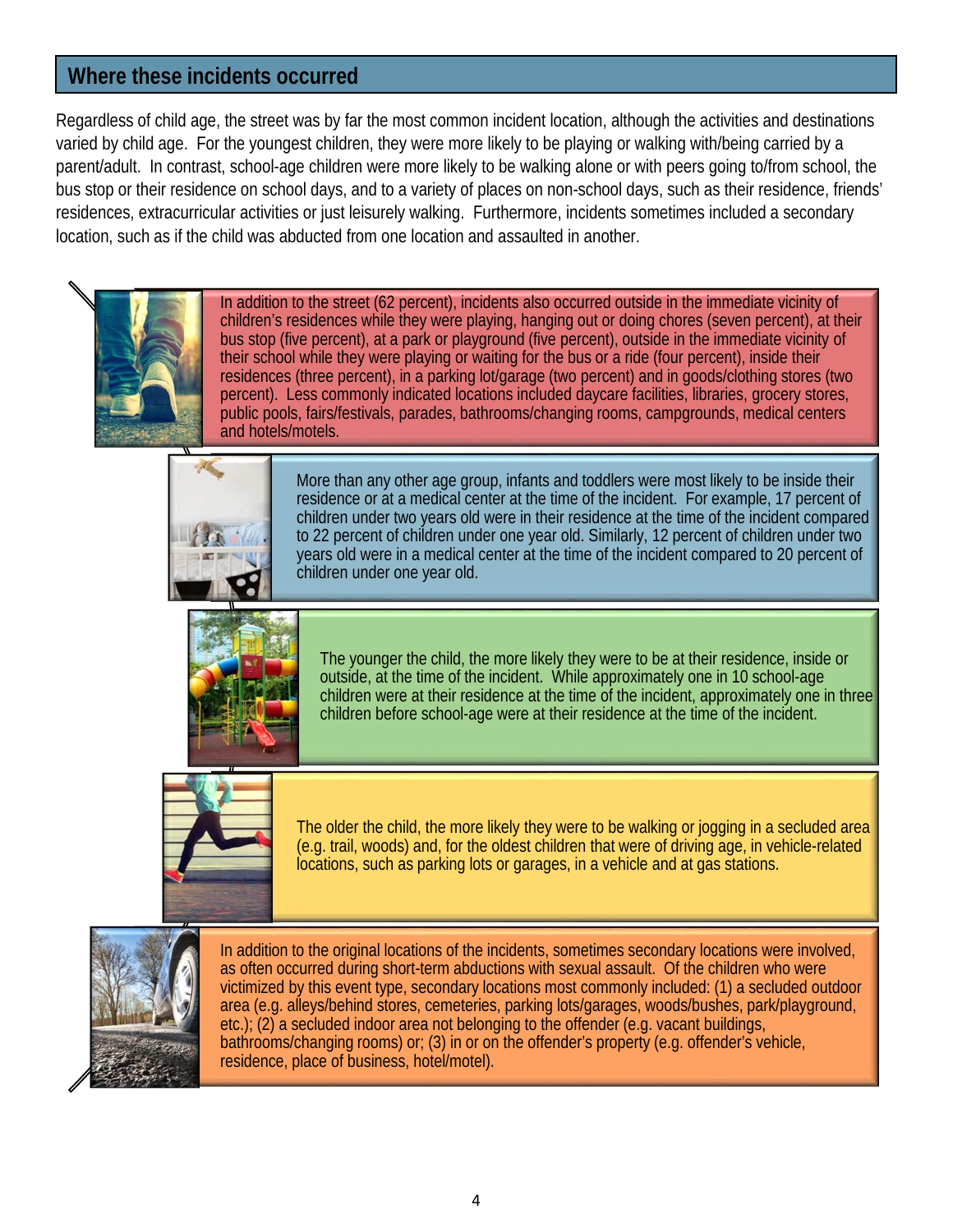### <span id="page-4-0"></span>**Offenders' methods**

Offenders used a variety of methods against children, ranging from manipulative verbal ploys, such as requests, offers, questions or demands, to the use of overt forceful approaches, such as the use of force, weapons, breaking and entering and threats of violence. They also used these methods in a variety of ways, either alone or in combination. While 49 percent of children had one method used against them, 33 percent had multiple methods used against them; some with as many as 5+ methods used against them in one incident (For 18 percent of children, either no methods were used or it could not be determined). Whether alone or in combination, there appears to be an important differentiation between hands-on versus hands-off methods, given that it was more common for offenders to strictly use verbal ploys only (25 percent) or forceful methods only (25 percent) against a given child than it was for offenders to use a combination of both (16 percent).

While the majority of these verbal and forceful methods were used to some degree across child age, important patterns emerged in the likelihood of certain methods or the ways in which they were used against younger and older children. Across child age, force was the top method used against children (34 percent). However, it was most commonly used against the youngest children that were before school age (and nearby parents/adults) (57 percent) and the oldest children that were in high school (50 percent). In contrast, there was an important shift that occurred between the youngest and oldest children, when manipulative verbal methods became the predominant approach against elementary and middle school-age children. By middle school, however, there was some indication of the increasing use of forceful methods that were primarily used against high school-age children.

For the youngest children that were **before school age**, in addition to force, other common offender methods included directing or demanding the child to come with them (13 percent); engaging in conversation with the child or their parent (eight percent); impersonating someone, such as a trusted family friend/acquaintance, medical professional/patient, social worker or police officer and; (seven percent) breaking and entering into their residence, most commonly at night between 6pm-6am (six percent).

Similar to the youngest children, offenders commonly tried to engage **elementary school-age** children in conversation (10 percent) or make directives and demands for them to come with them or get in their vehicle (25 percent). However, new verbal ploys emerged, such as offering a ride (11 percent); offering food, candy or drinks (10 percent) and; asking children to help locate or see something/someone, often an animal or their own child (six percent). In addition, less common methods included attempted force; offering gifts/toys; offering to play with them/join in a game; asking to bring them somewhere fun and; impersonating someone, such as a police officer, a trusted family friend/acquaintance sent to pick them up or a maintenance person requesting to enter their home.

Through **middle school-age**, offenders continued to use verbal ploys most often, such as offering children a ride (16 percent); engaging in conversation (14 percent) making directives and demands for them to come with them or get in their vehicle (28 percent) and, as children got older, increasingly stopping and asking them for directions (two percent). However, forceful methods were becoming more common again as children got older. In addition to actually using force (31 percent), offenders also attempted to use force (five percent) and made threats of physical and sexual violence (three percent) against middle school-age children.

By **high school-age**, offenders' methods shifted back to primarily using forceful methods rather than verbal ploys. Force was still the most common specific method (50 percent), followed by making demands/directives for them to come with them or get in the vehicle (21 percent); offering a ride (15 percent) and; engaging in conversation (15 percent). However, the presence/use of a weapon also emerged as another forceful approach among the top methods (10 percent). In addition, less common methods included offering substances, such as alcohol, cigarettes or drugs (two percent); asking for directions (three percent); giving compliments (two percent) and; making threats of physical and sexual violence (three percent).